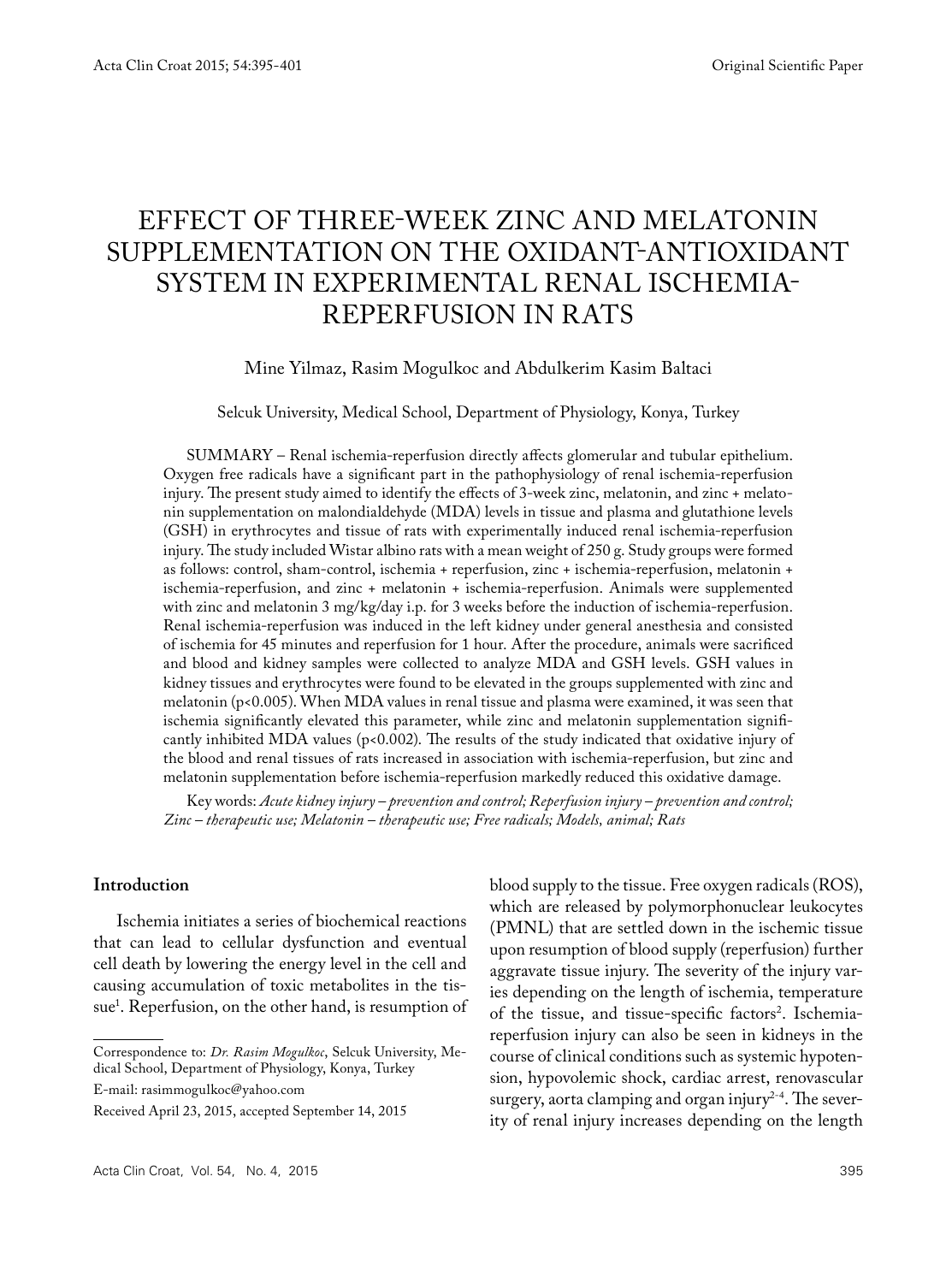of ischemia; thus, the resulting clinical picture may vary from prerenal azotemia without tissue damage to acute renal failure associated with tubular or cortical  $necrosis<sup>3,5-7</sup>$ .

Lipid peroxidation in biological membranes increases ion permeability of these membranes, resulting in damage to transmembrane proteins like the membrane receptor enzyme. Unsaturated fats and cholesterol in the phospholipids found in the membranes rapidly react with free radicals to yield peroxidation products. One of the major products of lipid peroxidation is malondialdehyde (MDA)8-10. Malondialdehyde resulting from lipid peroxidation brings about several unfavorable effects such as changing the ion permeability and enzyme activity by altering the ion exchange and causing cross-linking of membrane components. Glutathione (GSH) is the primary intracellular antioxidant component that protects cells against oxidative stress. It is synthesized from glutamate, cysteine and glycine in a number of tissues, including, most notably, liver tissue<sup>11</sup>. Zinc has been proven to play an important part in the synthesis of proteins, carbohydrates, energy, nucleic acid, and lipids, as well as in homeostasis, oxidative stress, apoptosis, prevention of oxidative stress, and aging<sup>12</sup>. Melatonin, which is both fat- and water-soluble, on the other hand, can easily access all cell organelles, including the nucleus. This characteristic offers melatonin an advantage in protecting DNA against oxidative stress<sup>13-15</sup>.

The present study explored the individual and combined effects of zinc and melatonin, which have protective effects against free radical formation in different tissues, on blood and kidney tissue MDA and GSH levels in experimental renal ischemia-reperfusion.

# **Materials and Methods**

The study included 60 Wistar albino type male rats, each weighing 250 to 260 g, supplied by the Experimental Medicine Research and Application Center of Necmettin Erbakan University. Upon approval from the Selcuk University School of Veterinary Medicine Ethics Committee, the study was carried out at the research center of the same school. The rats were randomly allocated to six groups. All rats were kept in temperature and light-controlled rooms and fed on the same rat feed and water.

Experimental groups were formed as follows:

Control group (n=10): the animals in this group were decapitated without any procedure.

Sham-control group (n=10): the rats in this group were anesthetized with intramuscular (i.m.) ketamine hydrochloride (60 mg/kg) and Xylazine (rompun) (5 mg/kg). Following sterilization of the left kidney area, the kidney was opened as if it would be operated on and then closed before the animals were decapitated.

Renal ischemia-reperfusion group (n=10): the animals were anesthetized and their left kidney was subjected to ischemia for 45 minutes, followed by reperfusion for one hour.

Zinc + renal  $I/R$  group (n=10): the experimental animals in this group were supplemented with 3 mg/ kg/day intraperitoneal zinc for 3 weeks. After zinc supplementation, ischemia and reperfusion were induced in the animals as described above.

Melatonin + renal I/R group (n=10): following 3 weeks of 3 mg/kg/day intraperitoneal (i.p.) melatonin supplementation, ischemia and reperfusion were induced in the animals.

 $Zn$  + melatonin + renal I/R group (n=10): after 3 weeks of equal amounts of zinc and melatonin supplementation, ischemia and reperfusion were induced.

At the end of ischemia-reperfusion procedures, the animals were decapitated and 3- to 4-mL blood samples were taken into EDTA tubes. Erythrocyte and plasma samples obtained from the blood, as well as ischemic-reperfused renal tissues were stored at -80  $\rm ^{\circ}C$  until the GSH and MDA analyses.

# *Blood and tissue analyses*

# *Protein analysis*

Biuret test was used to analyze proteins. The tissue to be analyzed was first weighed and then put into a tube. Then it was broken down in a Misonix Microson ultrasonic cell disruptor at  $4^{\circ}C$  to obtain a 10% homogenate in 150 mM KCl. The resulting homogenates were centrifuged at 3000 rpm for 15 minutes. On top of 50 µL of the supernatant, 1 mL sodium sulfate and then 1 mL biuret reagent was added. This was followed, 5 minutes later, by the addition of 50  $\mu$ L of distilled water, 1 mL sodium sulfate and 1 mL biuret reagent, and the resulting sample was tested blindly. For the biuret reagent, 2.5 g copper sulfate and 10 g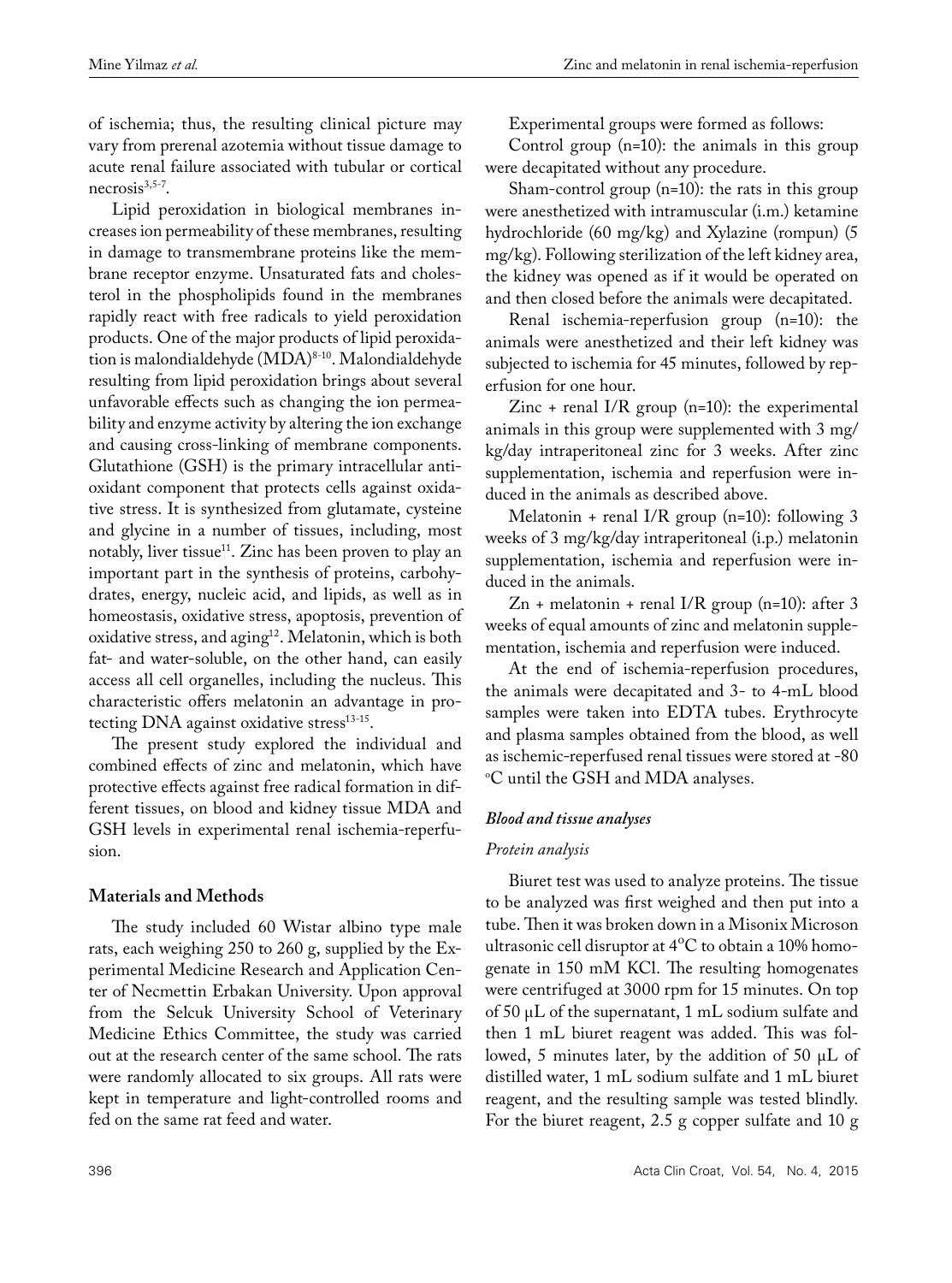sodium potassium tartrate was dissolved in distilled water and 350 mL of 2.5 NaOH added. The volume of the resulting mixture was adjusted to 1 L with distilled water. For 2.5 NaOH, 50 g NaOH was added to distilled water to obtain a 500 mL solution. For sodium sulfate, 20 g of sodium sulfate was diluted in 100 mL distilled water. The values were expressed as g/dL.

## *Determination of tissue malondialdehyde levels*

Tissue MDA levels were determined using Uchiyama and Mihara method. The tissue to be analyzed was weighed, separated into pieces and placed in tubes. It was then processed in a Misonix Microson ultrasonic cell disruptor at 4 °C to obtain a 10% homogenate in 150 mM KCl. Of the homogenized tissue, 2 mL was taken, and after adding 2 mL of  $8\%$  HClO<sub>4</sub>, the sample was centrifuged at 3000 rpm for 15 minutes. Three mL of 1%  $H_3PO_4$  and 1 mL of 0.675% TBA was added to 0.5 mL of the supernatant and incubated in 90 °C water bath for 45 minutes. When the mixture cooled down, 4 mL of n-butanol was added and its absorbance against n-butanol at 532 nm was tested. Its concentration was maintained at c=108.9A. The result was described as mg/g protein<sup>16</sup>.

#### *Tissue glutathione analysis*

To determine GSH levels, the tissue was homogenized to obtain a 10% homogenate in 150 mm KCl at 4 °C, as described for MDA, and centrifuged at 3000 rpm for 15 minutes. The GSH quantities in the samples were measured in accordance with Ellman's method. Eight mL of phosphate buffer (pH 6.8), 78 mL of 1 N NaOH and 100  $\mu$ L of Ellman's solution was added to  $200 \mu L$  of the supernatant, then the sample was left to rest for 5 minutes and its absorbance was tested against distilled water at 412 nm in a spectrophotometer. Activity was measured according to the following formula:  $a = (A_{standard}/A_{sample})$  x  $C_{standard}$ . The standard was taken to be  $c_{standard} = 15.36$  g/dL. The values obtained by tissue protein biuret method were calculated as  $nmol/g$  protein<sup>17</sup>.

#### *Quantification of plasma malondialdehyde levels*

Blood samples put into EDTA tubes were centrifuged at 3000 rpm for 5 minutes to separate plasma. Then, 0.5 mL of plasma sample was added to 2.5 mL of 10% TCA (trichloroacetic acid crystals, Merck catalogue no. 818 K02907810) in an experimental tube; the tubes were capped and vortexed. The samples were incubated in a  $90 °C$  water bath for 15 minutes, cooled down in cold water, and tested against the blind sample at 532 nm on a spectrophotometer. The blind sample was prepared by putting the same amount of distilled water instead of plasma in the blind tube and carrying out the same series of procedures. The results were presented as nmol/mL.

## *Erythrocyte glutathione analysis*

Blood samples put into EDTA tubes were centrifuged at 3000 rpm for 5 minutes to quantify erythrocyte GSH levels. Erythrocyte samples were bathed in 0.9% serum physiological saline 3 times. Of the bathed erythrocyte samples, 50 µL was taken and 450  $\mu$ L of distilled water and 500  $\mu$ L of 10% sulfosalicylic acid was added. After cooling down on ice for 1 hour, the mixture was centrifuged at 4000 rpm for 3 minutes. Then, 8 mL of phosphate buffer (pH 6.8), 78 mL of 1 N NaOH and 100 µL of Ellman's solution was added to 200  $\mu$ L of the supernatant; the sample was left to rest for 5 minutes and its absorbance was tested against distilled water in the reagent tube at 412 nm on a spectrophotometer. To prepare Ellman's solution, 100 mg of 5'-5'-dithiobis-2-nitrobenzoic acid (DTNB; Sigma, catalogue no. D-8130) was dissolved in 100 mL of phosphate buffer with a pH value of 7.8. GSH standard was prepared as 15.34 mg/100 mL by dissolving 15.34 mg of reduced glutathione (Sigma, catalogue no. G-4251) in 100 mL of 1 nm sodium EDTA. The results were expressed as mg/dL.

#### *Statistical analysis*

The SPSS statistical software was used on statistical analyses. The results were described as mean ± standard deviation. Kruskal-Wallis variance analysis was used on between-group comparisons and Mann-Whitney U test was employed for p<0.05 level. The level of statistical significance was set at p<0.05.

# **Results**

Table 1 shows tissue GSH and MDA values in the experimental groups. Comparison of the values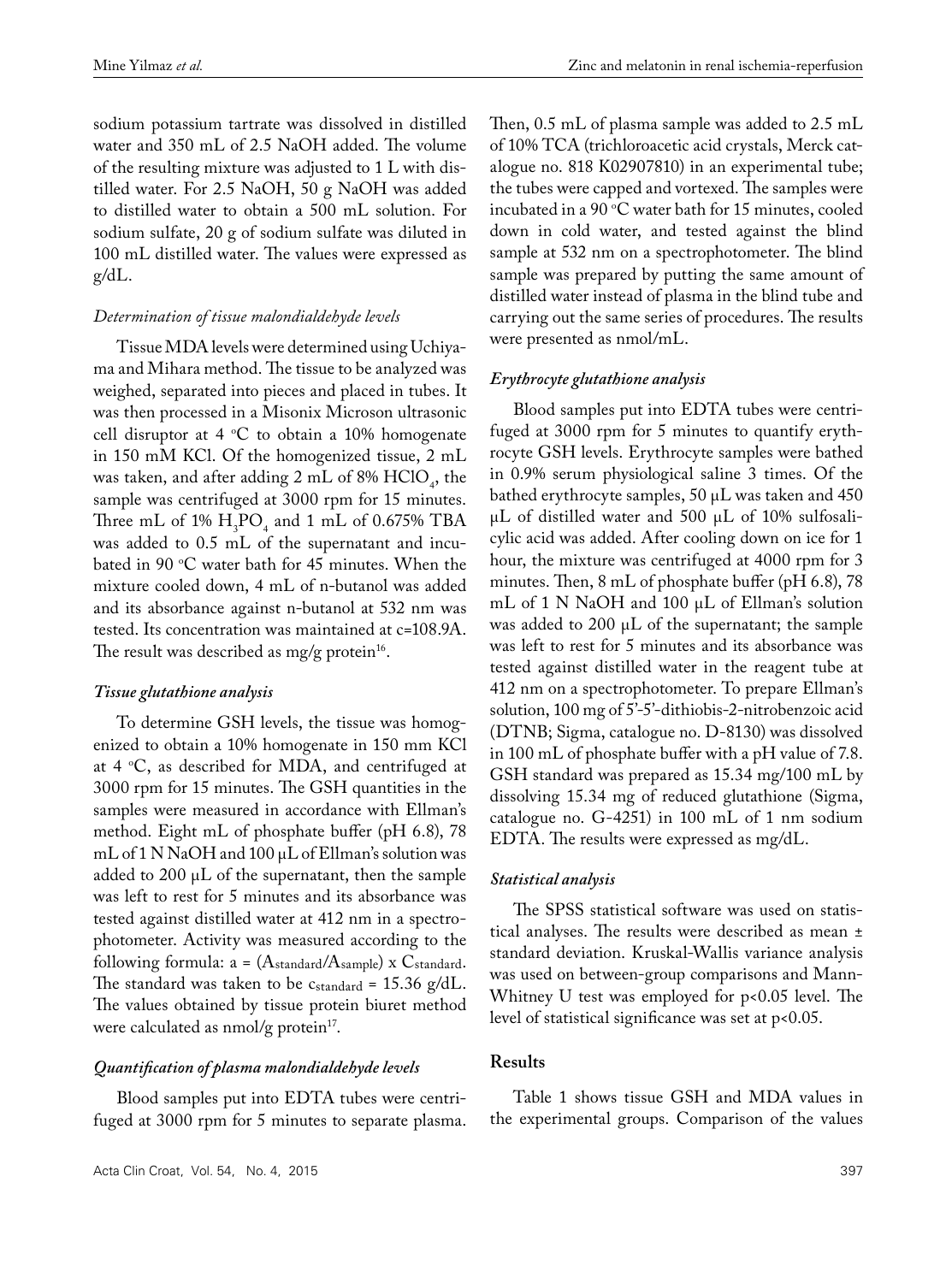|                                         | <b>GSH</b>                   | <b>MDA</b>                   |  |
|-----------------------------------------|------------------------------|------------------------------|--|
| Group                                   | (nmol/g protein)             | (mg/g protein)               |  |
| Control                                 | $0.37 \pm 0.15^b$            | $0.12 \pm 0.08$ <sup>b</sup> |  |
| Sham-control                            | $0.36 \pm 0.18$ <sup>b</sup> | $0.07 \pm 0.03^b$            |  |
| Renal ischemia-reperfusion<br>$(R-I/R)$ | $0.44 \pm 0.12^b$            | $0.28 \pm 0.20$ <sup>a</sup> |  |
| $Zinc + \text{real } I/R$               | $0.60 \pm 0.21$ <sup>a</sup> | $0.11\pm0.06b$               |  |
| Melatonin + renal I/R                   | $0.57 \pm 0.18$ <sup>a</sup> | $0.08 \pm 0.05^{\rm b}$      |  |
| $Zn$ + melatonin + renal I/R            | $0.52 \pm 0.09^{\rm a}$      | $0.06 \pm 0.04$              |  |

|              |  | Table 1. Renal tissue glutathione (GSH) and malondialdehyde |  |  |
|--------------|--|-------------------------------------------------------------|--|--|
| (MDA) levels |  |                                                             |  |  |

Different letters in the same column  $(a, b)$  indicate significance ( $p < 0.005$  for GSH; p<0.002 for MDA)

among groups revealed that groups 4, 5 and 6 had the highest tissue GSH values (p<0.005). GSH value in group 3 was higher than that in groups 1 and 2, but the difference was not statistically significant. As for tissue MDA levels, the highest MDA levels were found in the ischemia-reperfusion group (p<0.002). Erythrocyte GSH and plasma MDA levels in the experimental groups are presented in Table 2. When erythrocyte GSH levels were examined, it was seen that renal ischemia-reperfusion group had the lowest ( $p$ <0.005) and melatonin + I/R group the highest erythrocyte GSH levels, which were significantly elevated as compared with the levels in other groups (p<0.005). There was no statistically significant difference between the values in other groups. Examination

*Table 2. Erythrocyte glutathione (GSH) and plasma malondialdehyde (MDA) levels*

| Group                                   | Erythrocyte GSH<br>(mg/dL)   | Plasma MDA<br>(mmol/mL)    |
|-----------------------------------------|------------------------------|----------------------------|
| Control                                 | $0.32 \pm 0.04$ <sup>b</sup> | $0.10\pm0.03^b$            |
| Sham-control                            | $0.32 \pm 0.06$ <sup>b</sup> | $0.12{\pm}0.02^{\rm b}$    |
| Renal ischemia-reperfusion<br>$(R-I/R)$ | $0.22 \pm 0.06$ <sup>c</sup> | $0.22 \pm 0.06^{\text{a}}$ |
| $Zinc + \text{real } I/R$               | $0.27 \pm 0.07$ <sup>b</sup> | $0.08 \pm 0.05^{\rm b}$    |
| Melatonin + renal I/R                   | $0.36 \pm 0.11$ <sup>a</sup> | $0.10\pm0.07^{\rm b}$      |
| $Zn$ + melatonin + renal I/R            | $0.29 \pm 0.06$ <sup>b</sup> | $0.08 \pm 0.03^b$          |

Different letters in the same column (a, b, c) indicate significance (p<0.005 for GSH; p<0.001 for MDA)

of plasma MDA levels showed that the ischemia-reperfusion group had the highest plasma MDA levels (p<0.001), while there was no significant difference among other groups.

# **Discussion**

In the present study, the values of MDA as an indicator of lipid peroxidation in renal tissue in rats increased significantly in both tissue and plasma in association with 45 minutes of ischemia and 1 hour of reperfusion. However, 3-week intraperitoneal supplementation of zinc and melatonin both individually and in com-

bination before ischemia-reperfusion was found to markedly inhibit oxidative stress in both renal tissue and blood, as evidenced by elevated levels of glutathione as an element of the antioxidant defense system.

A variety of methods have been employed to show lipid peroxidation in tissue. One of the most commonly used methods is MDA analysis. In our study, MDA values were examined as a marker of lipid peroxidation both in renal tissue and plasma. The significant increase in this parameter, particularly in the ischemia-reperfusion group, is consistent with the studies reporting increased MDA values in renal ischemia-reperfusion injury<sup>18-21</sup>. Renal tissue and plasma MDA values were also used to determine the effects of 3-week supplementation of zinc and melatonin

> both individually and in combination before the induction of ischemia reperfusion on renal tissue and plasma MDA levels. This parameter was found to be elevated almost 2.5-fold in the ischemia-reperfusion group in comparison to control values. However, there was no significant difference in MDA values between the zinc- and melatonin-supplemented groups and control group, demonstrating that the oxidative stress caused by 45 minutes of ischemia followed by 1 hour of reperfusion was significantly inhibited by prior zinc and melatonin supplementation. Previous studies have reported that zinc and melatonin reduce oxidative damage asso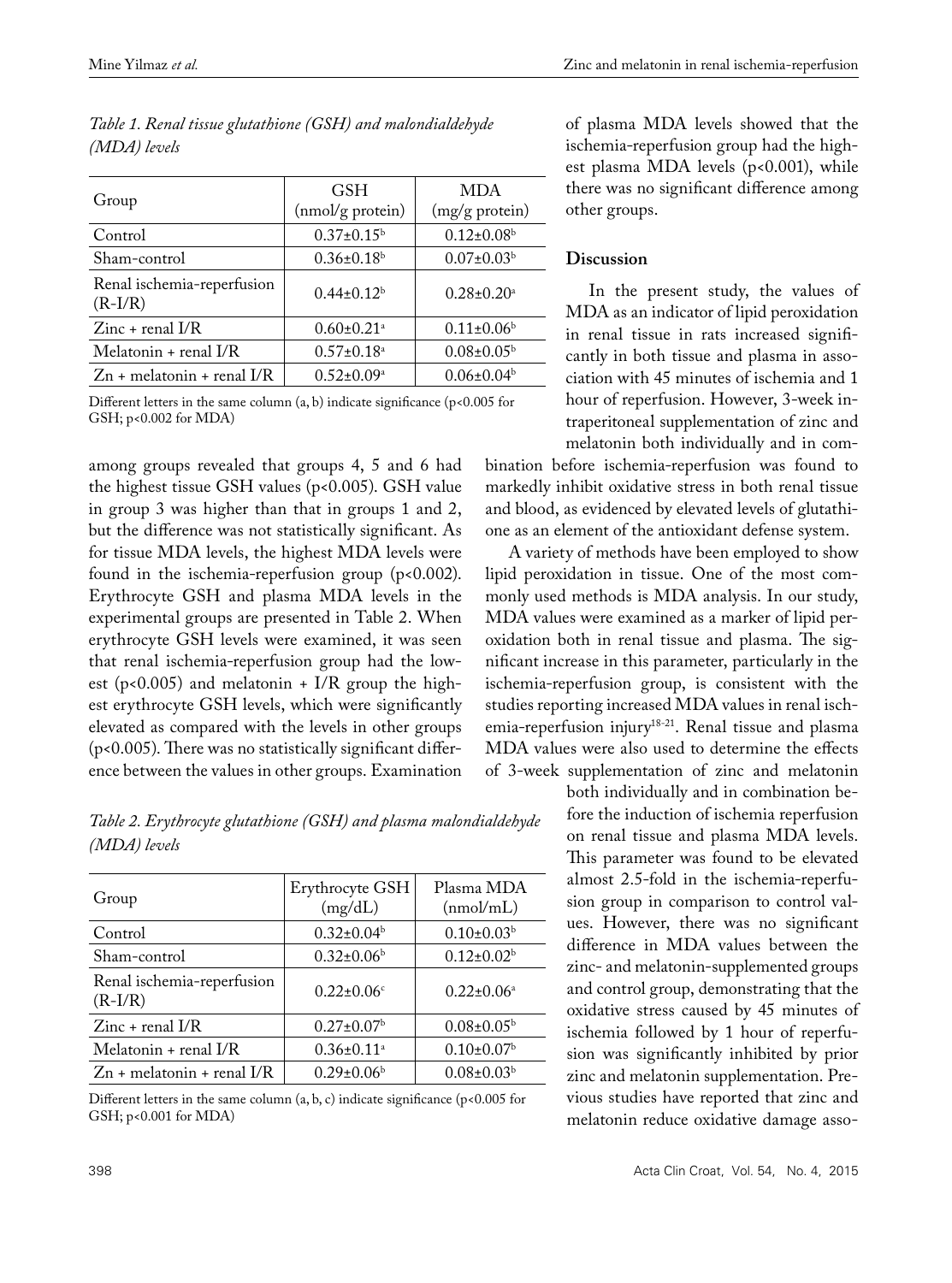ciated with ischemia-reperfusion in different organs and these reports lend support to our findings<sup>22-24</sup>. In their experimental study in rats, Boran and Ozkan<sup>12</sup> evaluated the effects of zinc aspartate administration to injured testes and demonstrated that zinc aspartate pre-treatment reduced ischemia-reperfusion injury through its antioxidant effect. The protective effect of i.p. zinc sulfate supplementation on ischemia reperfusion injury in renal tissue found in our study is consistent with the results of the aforementioned study.

In the same vein, melatonin, a strong antioxidant, was administered for 3 weeks at a dose of 3 mg/kg/ day and reduced the levels of MDA, an indicator of oxidative damage caused by ischemia-reperfusion, both in the tissue and plasma examined. These results are consistent with those reported from similar studies which demonstrated the strong antioxidant effects of melatonin in a renal ischemia-reperfusion model<sup>25-28</sup>.

In the present study, GSH levels were determined in renal tissue and erythrocytes as a marker of the antioxidant system. The erythrocyte level of this parameter was highest in the melatonin-supplemented group. In the ischemia-reperfusion group, however, tissue GSH level increased, while erythrocyte GSH level decreased. Elevated tissue GSH levels found after ischemia-reperfusion are believed to have resulted from the increased antioxidant system activity of the respective tissue in response to oxidative stress. As a matter of fact, tissue GSH levels have been reported to increase due to renal injury in a previous study29. However, it was established in another experimental study that tissue GSH levels decreased due to renal ischemia in rats<sup>30</sup>. In our study, tissue GSH levels increased, while erythrocyte GSH levels significantly decreased in relation to ischemia-reperfusion. In another experimental study, it was found that tissue GSH levels did not change significantly in renal ischemia-reperfusion injury in rats<sup>31</sup>. It is obvious that the results of studies of tissue GSH levels vary. This variation in the results may be attributed to differences in the experimental models used. In the present research, supplementation of melatonin and zinc, individually and in combination, for 3 weeks prior to ischemia-reperfusion brought about significant increases in tissue and erythrocyte GSH levels. However, the increase in erythrocyte GSH levels caused by melatonin alone was greater than the increase induced by zinc. Actually, it was demonstrated in previous studies that zinc supplementation directly restored renal ischemia-reperfusion in $jury<sup>32</sup>$ , or zinc brought about this effect through the antioxidant enzymes in the structures of which it is involved<sup>33,34</sup>. The increased GSH levels recorded after 3-week zinc supplementation in our study are in harmony with the results of the studies cited above. One group in our study was supplemented with melatonin for 3 weeks prior to the induction of ischemia-reperfusion to examine the effects of the former on the latter. Melatonin supplementation in the respective group was found to significantly elevate GSH levels, particularly in erythrocytes. Melatonin, which is an extremely strong antioxidant and a molecule with free radical scavenging characteristics, has receptors in a variety of tissues, including those of the kidney<sup>26,35</sup>. A number of previous studies of renal ischemia-reperfusion have reported the protective effects of melatonin on tissues<sup>19,20,36</sup>. The present study explored the combined effects of zinc and melatonin in preventing ischemia-reperfusion injury. Although antioxidant GSH levels increased after the combined supplementation of the two molecules, this increase was not different from the increase brought about by individual supplementation of these molecules.

The results of the study indicated that supplementation of zinc and melatonin in advance, either individually or in combination, to cases at risk of renal ischemia-reperfusion injury may produce a protective effect by inhibiting the oxidative systems and activating the antioxidant systems in renal tissue and blood.

# *Acknowledgment*

This study was supported by the Scientific Research Projects Coordinatorship of Selcuk University (SUBAPK; project no. 12202009).

# **References**

- 1. Welbourn CR, Goldman G, Paterson IS, Valeri CR, Shepro D, Hechtman HB. Pathophysiology of ischaemia reperfusion injury: central role of the neutrophil. Br J Surg. 1991;78:651-5.
- 2. Petrasek PF, Walker PM. A clinically relevant small-animal model of skeletal muscle ischemia-reperfusion injury. J Invest Surg. 1994;7:27-38.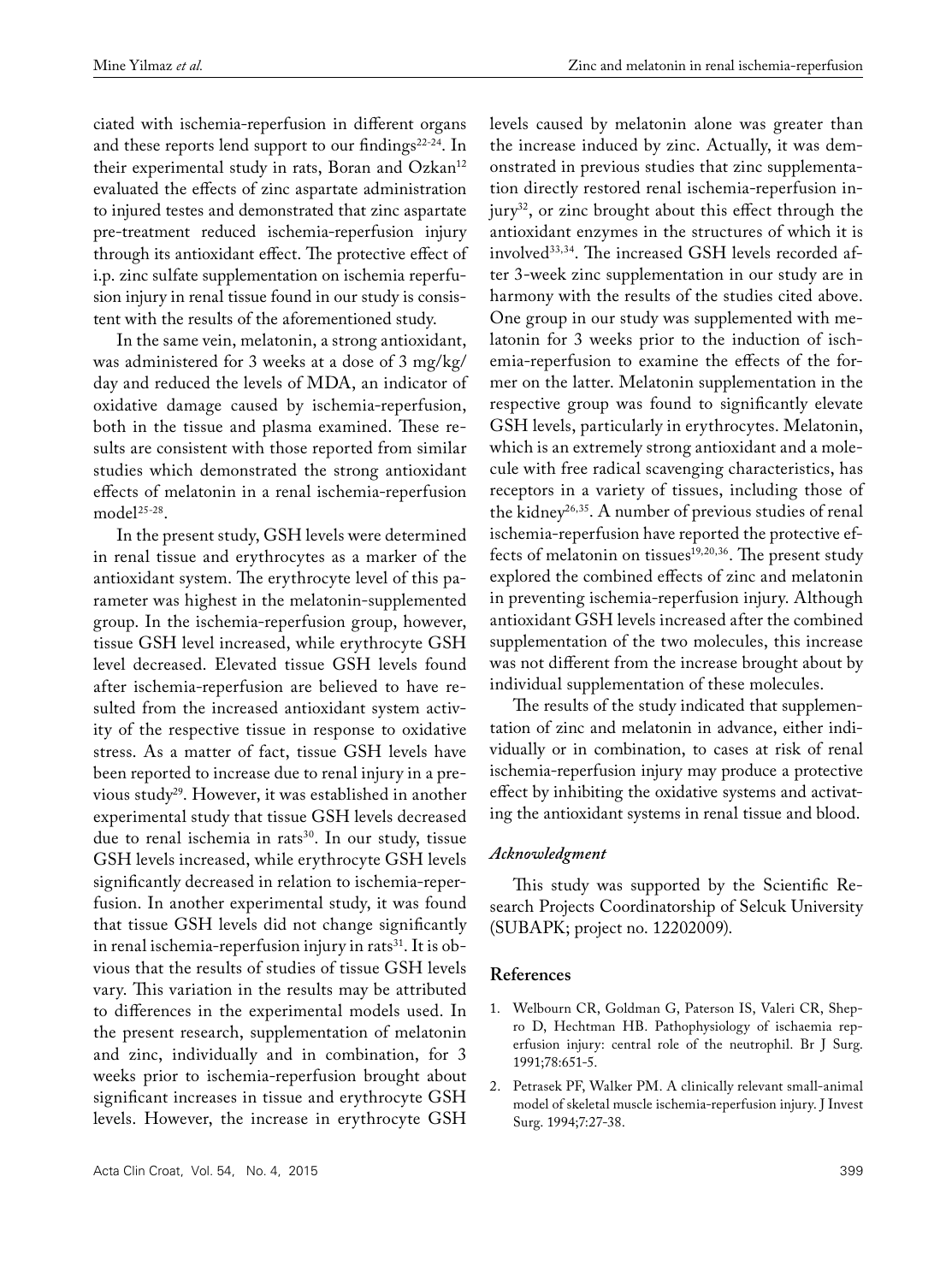- 3. Woolfson RG, Millar CG, Neild GH. Ischaemia and reperfusion injury in the kidney: current status and future direction. Nephrol Dial Transplant. 1994;9:1529-31.
- 4. Weight SC, Bell PR, Nicholson ML. Renal ischaemia-reperfusion injury. Br J Surg. 1996;83:162-70.
- 5. Donnahoo KK, Meldrum DR, Shenkar R, Chung CS, Abraham E, Harken AH. Early renal ischemia, with or without reperfusion, activates NFkappa B and increases TNF-alpha bioactivity in the kidney. J Urol. 2000;163:1328-32.
- 6. Dosluoglu HH, Aktan AO, Yegen C, Okboy N, Yalcin AS, Yahn R. The cytoprotective effects of verapamil and iloprost (ZK 36374) on ischemia/reperfusion injury of kidneys. Transpl Int. 1993;6:138-42.
- 7. Sivarajah A, Chatterjee PK, Patel NS, Todorovic Z, Hattori Y, Brown PA, *et al.* Agonists of peroxisome-proliferator activated receptor-gamma reduce renal ischemia/reperfusion injury. Am J Nephrol. 2003;23:267-76.
- 8. Ernster L. Biochemistry of reoxigenation injury. Crit Care Med. 1988;16:947-53.
- 9. Foschi D, Castoldi L, Lesma A, Musazzi M. Effects of ischemia and reperfusion on liver regeneration in rats. Eur I Surg. 1993;159:393-8.
- 10. Carecani P, Rosenblum ER, Van Thiel DH, Borle AB. Reoxigenation injury in isolated rat hepatocytes: relation to oxygen free radicals and lipid peroxidation. Am J Physiol. 1994 May;266(5 Pt 1):G799-806.
- 11. Lu SC. Regulation of glutathione synthesis. Mol Aspects Med. 2009;30:42-59.
- 12. Boran C, Ozkan KU. The effect of zinc therapy on damaged testis in pre-pubertal rats. Pediatr Surg Int. 2004;20:444-8.
- 13. Reiter RJ, Tan DX, Leon J, Kilic U, Kilic E. When melatonin gets on your nerves: its beneficial actions in experimental models of stroke. Exp Biol Med (Maywood). 2005;230:104- 17.
- 14. Cheung RT, Tipoe GL, Tam S, Ma ES, Zou LY, Chan PS. Preclinical evaluation of pharmacokinetics and safety of melatonin in propylene glycol for intravenous administration. J Pineal Res. 2006;41:337-43.
- 15. Kilic U, Yilmaz B, Ugur M, Yuksel A, Reiter RJ, Hermann DM, Kilic E. Evidence that membrane-bound G proteincoupled melatonin receptors MT1 and MT2 are not involved in the neuroprotective effects of melatonin in local cerebral ischemia. J Pineal Res. 2012;52:228-35.
- 16. Uchiyama M, Miharama M. Determination of malonaldehyde precursor in tissues by thiobarbituric acid test. Anal Biochem. 1978;86:271-8.
- 17. Elman GL. Tissue sulfhydryl groups. Arch Biochem Biophys. 1959;82:70-7.
- 18. Aktoz T, Aydogdu N, Alagol B, Yalcin O, Huseyinova G, Atakan IH. The protective effects of melatonin and vitamin E against renal ischemia-reperfusion injury in rats. Ren Fail. 2007;29:535-42.
- 19. Ahmadiasl N, Banaei S, Alihemmati A. Combination antioxidant effect of erythropoietin and melatonin on renal ischemia-reperfusion injury in rats. Iran J Basic Med Sci. 2013;16:1209-16.
- 20. Ahmadiasl N, Banaei S, Alihemati A, Baradaran B, Azimian E. Effect of a combined treatment with erythropoietin and melatonin on renal ischemia reperfusion injury in male rats. Clin Exp Nephrol. 2014;18:855-64.
- 21. Atilgan D, Parlaktas BS, Uluocak N, Erdemir F, Firat F, Erkorkmaz U, *et al.* Effects of melatonin on partial unilateral ureteral obstruction induced oxidative injury in rat kidney. Urol Ann. 2012;4:89-93.
- 22. Baltaci AK, Sunar F, Mogulkoc R, Oztekin E. Effect of zinc deficiency and supplementation on lipid peroxidation of renal tissue in overiectomized rats. Biol Trace Elem Res. 2004;101:231-9.
- 23. Mahbooba M, Siddiquib MKJ. Long-term effects of a novel phosphorothionate (RPRII) on detoxifying enzymes in brain, lung and kidney of rats. Ecotoxicol Environ Saf. 2002;53:355- 60.
- 24. Nair N, Bedwal S, Prasad S, Saini MR, Bedwal RS. Short term zinc deficiency in diet induces increased oxidative stress in testes and epididymes of rats. Indian J Exp Biol. 2005;43:786-94.
- 25. Mayo JC, Tan DX, Sainz RM, Lopez-Burillo S, Reiter RJ. Oxidative damage to catalase induced by peroxyl radicals: functional protection by melatonin and other antioxidants. Free Radic Res. 2003;37:543-53.
- 26. Sanchez-Hidalgo M, De La Lastra CA, Carrascosa-Salmoral MP, Naranjo MC, Gomez-Corvere A, Caballero B, *et al*. Age-related changes in melatonin synthesis in rat extrapineal tissues. Exp Gerontol. 2009;44:328-34.
- 27. Ishii H, Sato S, Yin C, Sakuma Y, Kato M. Cetrorelix, a gonadotropin-releasing hormone antagonist, induces the expression of melatonin receptor 1a in the gonadotropin-releasing hormone neuronal cell line GT1-7. Neuroendocrinology. 2009;90:251-9.
- 28. Farias JG, Zepeda AB, Calaf GM. Melatonin protects the heart, lungs and kidneys from oxidative stress under intermittent hypobaric hypoxia in rats. Biol Res. 2012;45:81-5.
- 29. Ebrahimi A, Salimi F, Safaei M, Melali H, Jazi Ah, Nematbakhsh M, *et al*. How effective are alprostadil and hydrocortisone on reperfusion injury in kidney after distant organ ischemia? J Res Med Sci. 2013;18(9):755-8.
- 30. Sezgin G, Ozturk G, Guney S, Sinanoglu O, Tuncdemir M. Protective effect of melatonin and 1,25-dihydroxyvitamin D3 on renal ischemia-reperfusion injury in rats. Ren Fail. 2013;35:374-9.
- 31. Altintas R, Polat A, Vardi N, Oguz F, Beytur A, Sagir M, *et al*. The protective effects of apocynin on kidney damage caused by renal ischemia/reperfusion. J Endourol. 2013;27:617-24.
- 32. Oksuz H, Bulbuloglu E, Senoglu N, Ciralik H, Yuzbasioglu MF, Kilinc M, *et al*. Re-protective effects of pre- and post-